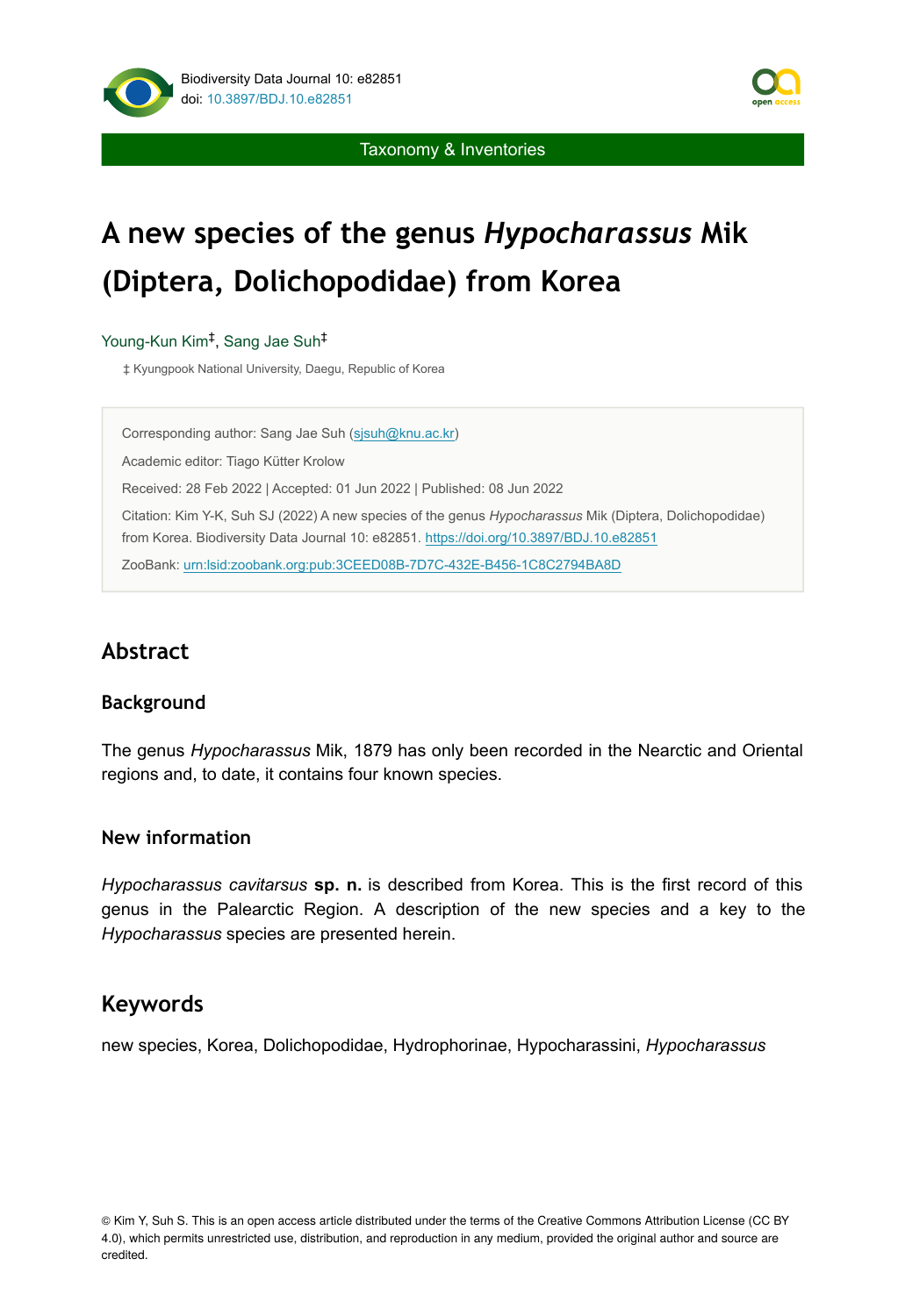## **Introduction**

The genus *Hypocharassus* Mik, 1879 contains four species and has only been recorded in the Nearctic and the Oriental Regions. This genus was erected by [Mik \(1878\)](#page-6-0), who identified a new species, *H. gladiator*, from Georgia, USA. Similarly, [Wheeler \(1898\)](#page-6-1) established a new genus, *Drepanomyia*, based on *D. pruinosus* (= *H. pruinosus*) from Florida, USA; however, [Coquillett \(1910\)](#page-6-2) considered this genus a junior synonym of *Hypocharassus*. Later, *H. farinosus* and *H. sinensis* were recorded from Taiwan and Guangxi, China, by [Becker \(1922\)](#page-6-3) and [Yang \(1998\),](#page-6-4) respectively.

Adult flies of this genus can be found on wet seashore sand or among the grass of the sea meadow. They usually fly close to the ground within a height of approximately 1 m and are not easily captured by simply swinging around the catching net [\(Wheeler 1900](#page-6-5), [Smith](#page-6-6) 1952). Their egg-shaped cocoons, which are composed of sand and adhesive material, are easily found on the beach sand, but their habitats and the feeding behavior of larvae are not well known. Previous reports suggested that the larvae live in the spaces between sand grains and eat small Crustacea or marine plankton ([Smith 1952\)](#page-6-6).

This study describes *Hypocharassus cavitarsus* sp. n. as a new species from the southern coast of Korea and reports the genus *Hypocharassus* in the Palearctic Region for the first time.

## **Materials and methods**

Morphological features were photographed using a stereomicroscope (Olympus SZX 16; Olympus, Tokyo, Japan), compound microscope (Olympus BX50) and Michrome 16 CMOS camera (Tucsen, China). Specimens are preserved in dry condition for observing and 95% ethanol for later molecular diagnosis. All specimens examined in this study were deposited in the collection of the School of Applied Biosciences, Kyungpook National University, Daegu, Korea.

## **Taxon treatment**

#### *Hypocharassus cavitarsus***, sp. n.**

• ZooBank [9878BD39-6122-42D8-AA69-F29094F1A581](http://zoobank.org/9878BD39-6122-42D8-AA69-F29094F1A581)

#### **Materials**

#### *Holotype:*

a. scientificName: *Hypocharassus cavitarsus*; family: Dolichopodidae; country: Korea; countryCode: KR; stateProvince: Jeollanam-do; county: Sinan-gun; municipality: Imjamyeon; locality: Samdu-ri; verbatimLatitude: 35°03'46.7"N; verbatimLongitude: 126°03'31.2"E; year: 2021; month: 6; day: 19; sex: male; lifeStage: adult; recordedBy: Young-Kun Kim & Sang Jae Suh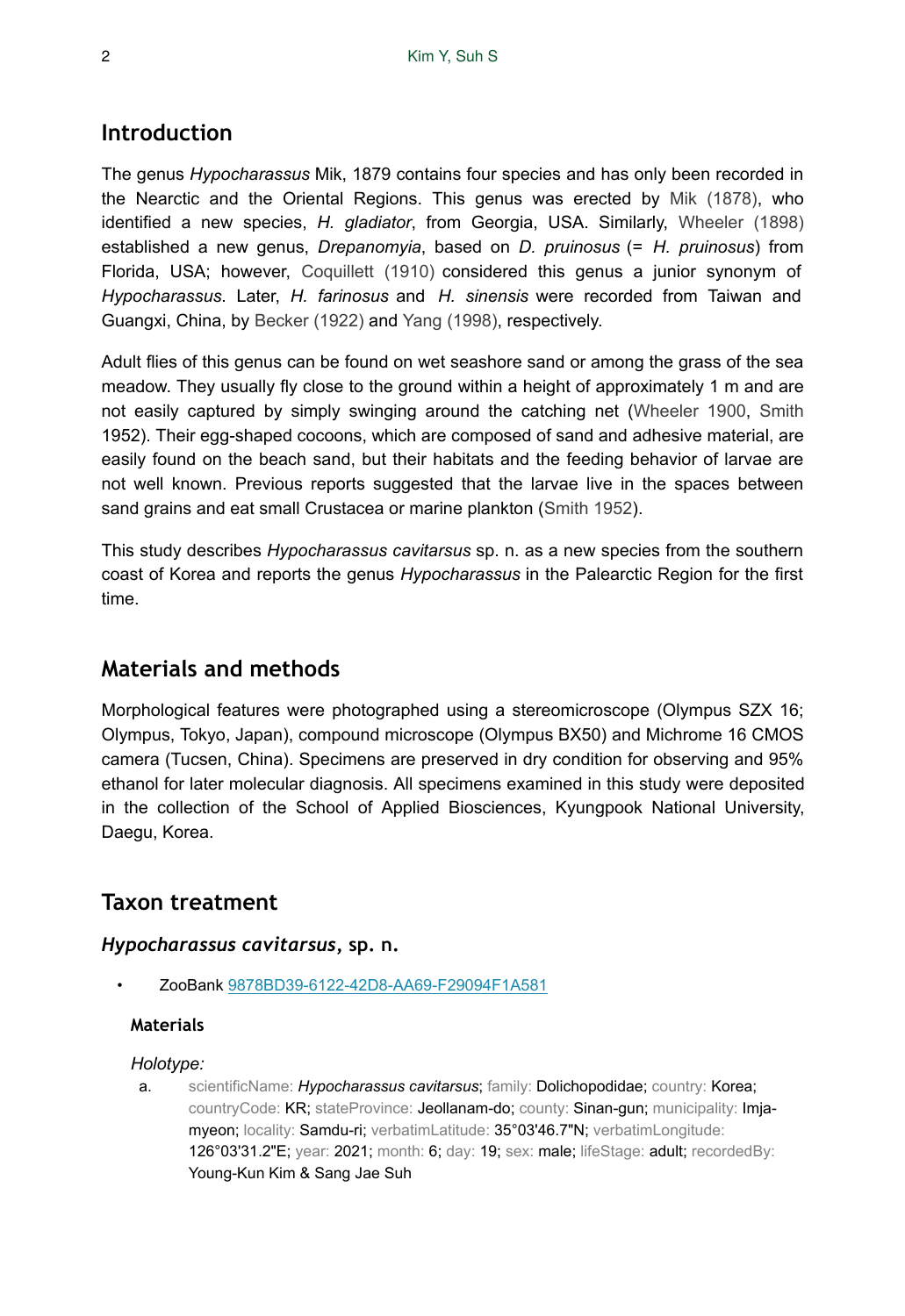#### *Paratypes:*

- a. scientificName: *Hypocharassus cavitarsus*; family: Dolichopodidae; country: Korea; countryCode: KR; stateProvince: Jeollanam-do; county: Sinan-gun; municipality: Imjamyeon; locality: Samdu-ri; verbatimLatitude: 35°03'46.7"N; verbatimLongitude: 126°03'31.2"E; year: 2021; month: 6; day: 19; sex: 4 females; lifeStage: adult; recordedBy: Young-Kun Kim & Sang Jae Suh
- b. scientificName: *Hypocharassus cavitarsus*; family: Dolichopodidae; country: Korea; countryCode: KR; stateProvince: Chungcheongnam-do; county: Taean-gun; municipality: Taean-eup; locality: Donae-ri; verbatimLatitude: 36°49'03.4"N; verbatimLongitude: 126°19'17.9"E; year: 2021; month: 7; day: 14; sex: 11 males,7 females; lifeStage: adult; recordedBy: Young-Kun Kim & Sang Jae Suh

#### **Description**

#### *Male* (Fig. [1](#page-2-0)A)

<span id="page-2-0"></span>

#### Figure 1. doi

*Hypocharassus cavitarsus* sp. n. **A** male, lateral view; **B** female, lateral view; **C** male antenna, lateral view; **D** male wing, lateral view; **E** male fourth and fifth sternite, ventral view; **F** male fore tarsus, dorsal view; **G** male mid tarsus, dorsal view; **H** male hind tarsus, dorsal view. Scale bars: A-B and  $D = 1$  mm; C, E-H = 0.5 mm.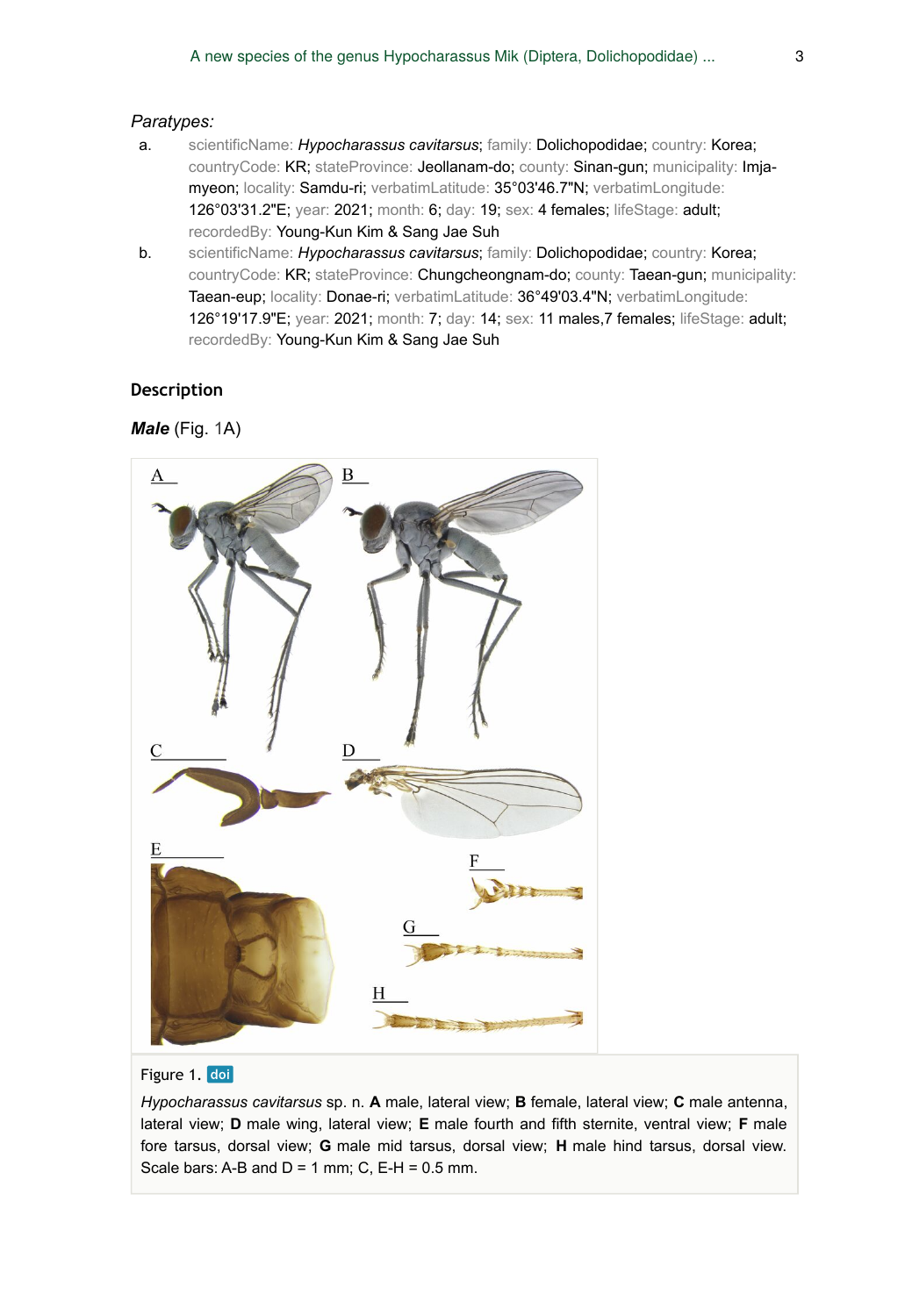**Head** inverted triangle-shape at anterior view and metallic bluish green with thick whitish pruinosity; vertex slightly concave; ocellar triangle convex; 3 ocellus present; ocellar seta almost straight and divergent and as long as distance between median ocellus and lateral ocellus; postoceller almost straight and approximately 0.5 times shorter than ocellar seta; vertical seta proclinate and approximately 0.5 times shorter than ocellar seta (rarely absent in some specimens); postvertical seta proclinate and convergent and approximately 1–2 times longer than ocellar seta; frons broadened upwards; width between frons and face as long as compound eye at anterior view; face slightly broadened downwards; clypeus subparallel downwards and apically round; compound eye with tiny pale setulae between facets; upper postocular setae black in a single row; lower postocular setae pale and combined with occipital setae; upper occiput flat; lower occiput with thick pale setae; antenna black; scape bare; pedicel setose at apical margin; postpedicel check mark shape and ventral projection 2/5 times shorter than dorsal projection; arista-like stylus thick and two segmented and apical segment minutely longer than basal segment and placed apically; palpus basally grey and apically yellow with pale setulae; proboscis large and black with pale setulae (Fig. [1](#page-2-0)C).

**Thorax** metallic bluish green with thick whitish pruinosity and mainly black setae; mesonotum with violet vittae between acrostichal and dorsocental setae starting from anterior scutum and then fading before reaching the scutellum; 3–16 tiny acrostichal setae irregularly biseriate; 14–18 dorsocentral setae tiny, except the long last one; postpronotal lobe with 1 (rarely 2) seta and some pale setulae; 3–5 tiny intra-alar setae, 1 (rarely 2) presutural supra-alar, 3 postsutural supra-alar, 1 (rarely 2) notopleural, 1 postalar setae present; posterial scutum round; scutellum approximately 0.5 times shorter than width and apically round; 2–3 (rarely 4) scutellar setae present and as long as length of scutellum and laterals slightly smaller than median seta; proepisternum with pale setulae; anepisternum, katepisternum, anepimeron, katepimeron, meron and laterotergite bare.

**Legs** mainly metallic bluish green with thick whitish pruinosity; all coxae and trochanter with pale setulae; fore femur and mid femur with pale setulae and 1 apical posteroventral seta, except black dorsal setulae at apical half; hind femur with black dorsal and pale ventral setulae and 1 apical anterodorsal and 1 posteroventral seta; all tibiae with 1–3 anterodorsals and 1–3 posterodorsal setae and apical ring of setae; all tarsi with 2 long ventral setae at apex of tarsomeres 1–4, respectively; tarsomere 1 grey and almost same or slightly shorter than total length of tarsomeres 2–5; tarsomeres 2–5 basally yellow and apically grey; fore tarsomere 4 with anterior projection and 2 setae at apex; fore tarsomere 5 anteriorly crooked and gradually widened towards apex and with anterior projection at base; mid tarsomeres 4 and 5 gradually broadened towards apex; mid tarsomeres 5 cone-shaped; hind tarsomeres 4 and 5 slightly broadened towards apex, but less broad than mid tarsomeres 4 and 5; all claws long, approximately twice longer than pulvillus; basal half of fore anterior claw broad, almost equal to width of pulvillus; all empodium pale, narrow feather shaped and curved upwards; pulvillus greyish brown (Fig. [1F](#page-2-0)-H); length of tibia and tarsus of fore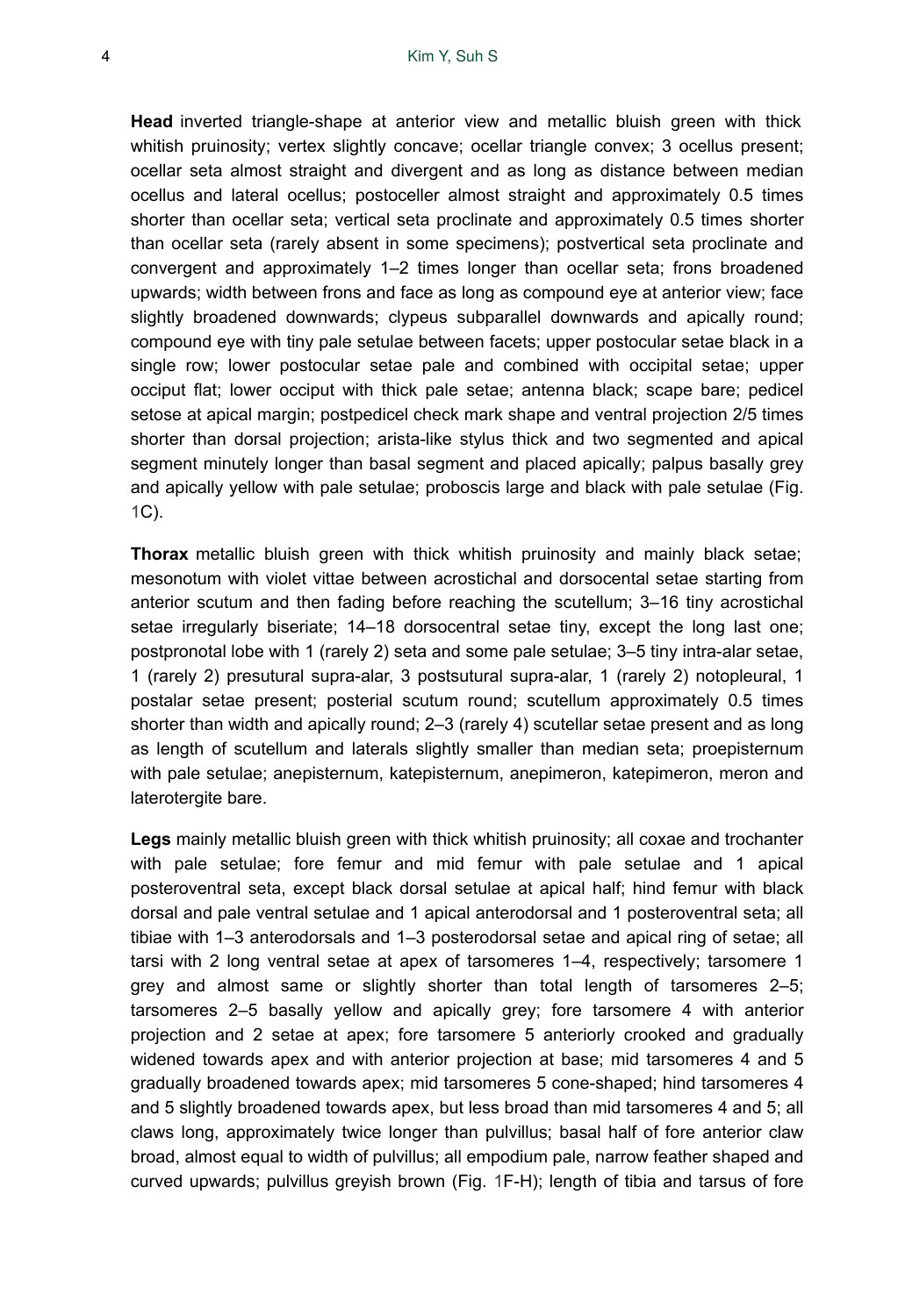leg (mm), 1.59 : 0.65 : 0.16 : 0.13 : 0.8 : 0.31; mid leg, 1.81 : 1.15 : 0.29 : 0.27 : 0.19 : 0.34; hind leg, 2.31 : 1.34 : 0.36 : 0.32 : 0.26 : 0.36.

Wing simple and hyaline with dark brown veins; C ending at M<sub>1</sub>; Sc combined at half of  $R_1$ ;  $R_{2+3}$  and  $R_{4+5}$  slightly diverging towards wing tip;  $R_{4+5}$  and  $M_1$  divergent before dmm, then slightly convergent towards wing tip; r-m crossed at branching point of  $R_{2+3}$ and  $R_{4+5}$ ; M<sub>4</sub> fold-like at wing tip; dm-m straight; CuA+CuP fold-like and ending before reaching wing tip; alula absent (Fig. [1D](#page-2-0)); calypter pale yellow with pale setulae; halter pale yellow with brown base.

**Abdomen** metallic bluish green with whitish pruinosity; tergum with black setulae, except lateral pale setulae; sternum with pale setulae; sternite 1 membranous, except lateral small sclerotised apex; sternite 4 with small spikes at posterior median apex; sternite 5 medially concave and membranous (Fig. [1](#page-2-0)E); epandrium dorsally broad, slightly broader than height; hypandrium fused to epandrium; epandrial lobe bacilli form, approximately 2.5 times as long as width; inner surstylus dorsally crooked bacilli form; outer surstylus dorsally broad with inner projection; phallus narrow and slightly crooked to venter at apex; cerci fused together and forming a trident shape (Fig. [2](#page-4-0)).

<span id="page-4-0"></span>

#### Figure 2. doi

*Hypocharassus cavitarsus* sp. n. male. **A** genitalia, lateral view; **B** ditto, ventral view; **C** ditto, dorsal view. Scale bars:  $A-C = 0.1$  mm. Abbreviations: cer = cercus; epd = epandrium; hyp = hypandrium; i sur = inner surstylus; o sur = outer surstylus; phal =phallus.

Length: body without antenna 5.1–5.3 mm, antenna 0.9–1.0 mm and wing 4.7–5.5 mm.

#### *Female* (Fig. [1](#page-2-0)B)

Almost identical to male, except for the following characteristics: all tarsomeres 4 and 5 only minutely broadened towards apex, fore and mid tarsus without any specific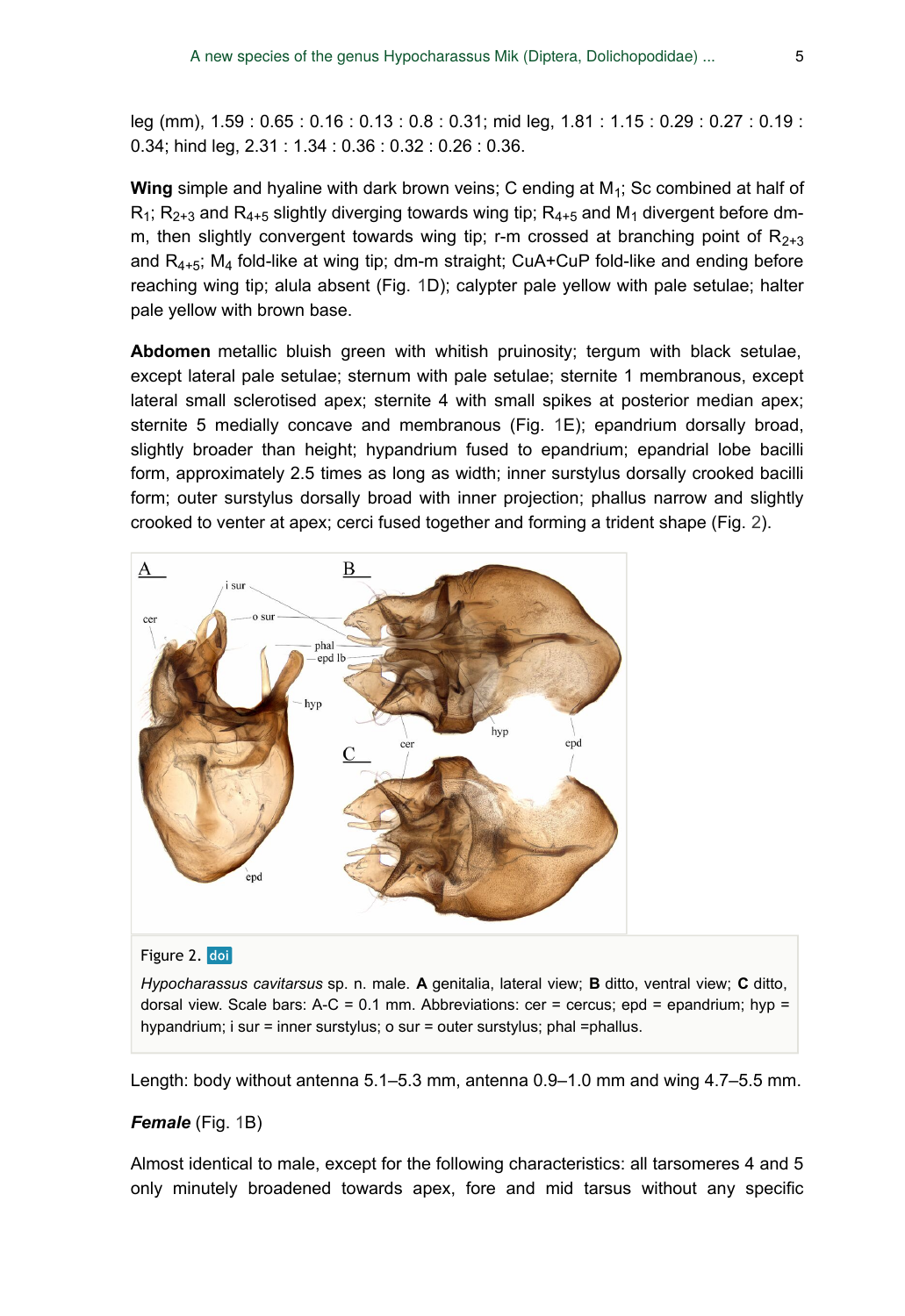modification like male; sternite 4 without small spikes at posterior median apex; sternite 5 not medially concave and membranous.

Length: body without antenna 5.6–6.1 mm, antenna 0.9–1.0 mm and wing 6.2–6.5 mm.

#### **Etymology**

The species name is derived from a Latin word that translates to concave (cavus) tarsomere 5 of fore tarsus.

#### **Distribution**

Korea (Chungcheongnam-do, Jeollanam-do).

## **Identification keys**

| Key to <i>Hypocharassus</i> species worldwide |                                                                                                                      |                                 |
|-----------------------------------------------|----------------------------------------------------------------------------------------------------------------------|---------------------------------|
| Based on Wheeler (1898) and Yang (1998)       |                                                                                                                      |                                 |
| 1                                             | Scape with dorsal setae                                                                                              | $\overline{2}$                  |
|                                               | Scape without dorsal setae                                                                                           | 3                               |
| $\mathfrak{p}$                                | Ventral projection of postpedicel long, approximately 0.5 times as long<br>as dorsal projection (eastern USA)        | H. pruinosus<br>(Wheeler, 1898) |
|                                               | Ventral projection of postpedicel short, approximately 0.1 times as long<br>as dorsal projection (south-eastern USA) | H. gladiator Mik,<br>1879       |
| 3                                             | Large species, approximately 13 mm (southern China)                                                                  | H. sinensis Yang,<br>1998       |
|                                               | Small species, approximately 6~7 mm                                                                                  | 4                               |
| 4                                             | Male fore tarsus simply widened towards apex, without anterior<br>projection at base (Fig. 3); halter brown (Taiwan) | H. farinosus Becker.<br>1922    |
|                                               | Male fore tarsus widened towards apex, with anterior projection at base<br>(Fig. 1F); halter yellow (Korea)          | H. cavitarsus sp. n.            |

## **Discussion**

This new species and Oriental species can be distinguished easily from two Nearctic species by the absence of scape setae. While, compared to new species and Oriental species, they have relatively similar morphological features. However, each can be